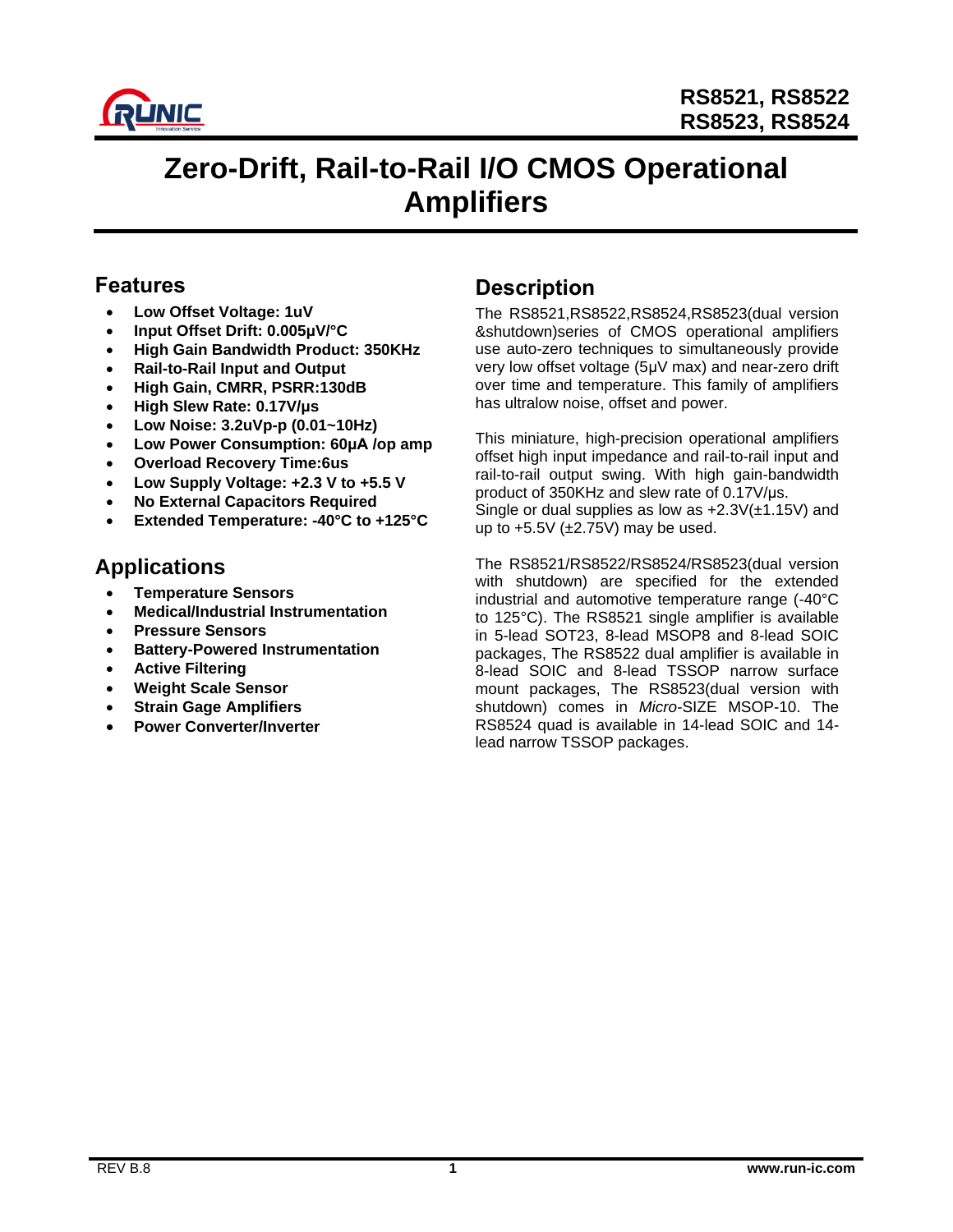

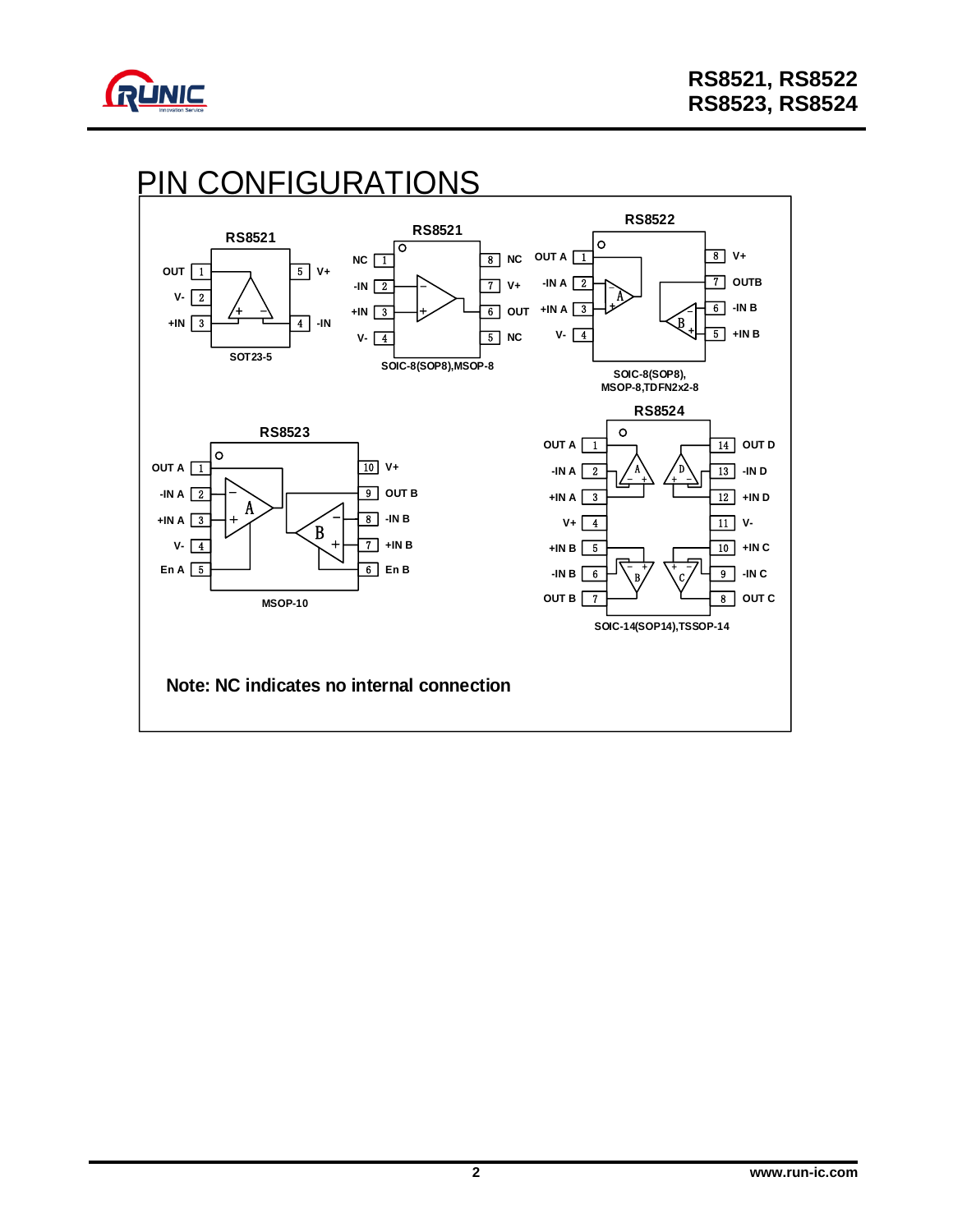

## **ABSOLUTE MAXIMUM RATINGS (1)**

| Input Terminals, Voltage $^{(2)}$ - 0.5 to (V+) + 0.5V |  |
|--------------------------------------------------------|--|
| Current <sup>(2)</sup> ±10mA                           |  |
|                                                        |  |
| Operating Temperature  -40°C to +125°C                 |  |
|                                                        |  |
| Package Thermal Resistance $@$ TA = +25°C              |  |
|                                                        |  |
|                                                        |  |
|                                                        |  |
| Lead Temperature (Soldering, 10s) 260°C                |  |
| <b>ESD Susceptibility</b>                              |  |
|                                                        |  |
|                                                        |  |

(1) Stresses above these ratings may cause permanent damage. Exposure to absolute maximum conditions for extended periods may degrade device reliability. These are stress ratings only, and functional operation of the device at these or any other conditions beyond those specified is not implied.



## **ESD SENSITIVITY CAUTION**

ESD damage can range from subtle performance degradation to complete device failure. Precision integrated circuits may be more susceptible to damage because very small parametric changes could cause the device not to meet its published specifications.

| <b>PRODUCT</b> | ORDERING<br><b>NUMBER</b> | TEMPRANGE              | PACKAGE        | PACKAGE<br><b>MARKING</b> | <b>TRANSPORT</b><br>MEDIA, QUANTITY |
|----------------|---------------------------|------------------------|----------------|---------------------------|-------------------------------------|
|                | <b>RS8521XF</b>           | $-40^{\circ}$ C ~125°C | SOT23-5        | 8521                      | Reel, 3000                          |
| RS8521         | <b>RS8521XK</b>           | $-40^{\circ}$ C ~125°C | SOIC-8(SOP8)   |                           | Reel, 2500                          |
|                | RS8521XM                  | $-40^{\circ}$ C ~125°C | MSOP-8         | RS8521                    | Reel, 3000                          |
| RS8522         | <b>RS8522XK</b>           | $-40^{\circ}$ C ~125°C | SOIC-8(SOP8)   | RS8522                    | Reel.2500                           |
|                | <b>RS8522XM</b>           | $-40^{\circ}$ C ~125°C | MSOP-8         | RS8522                    | Reel, 3000                          |
|                | RS8522XTDE8               | $-40^{\circ}$ C ~125°C | TDFN2x2-8      | 8522                      | Reel, 3000                          |
| RS8523         | <b>RS8523XN</b>           | $-40^{\circ}$ C ~125°C | MSOP-10        | RS8523                    | Reel, 3000                          |
|                | <b>RS8524XP</b>           | $-40^{\circ}$ C ~125°C | SOIC-14(SOP14) | RS8524                    | Reel, 2500                          |
| RS8524         | RS8524XO                  | $-40^{\circ}$ C ~125°C | TSSOP-14       | RS8524                    | Reel, 3000                          |

## **PACKAGE/ORDERING INFORMATION**

<sup>(2)</sup> Input terminals are diode-clamped to the power-supply rails. Input signals that can swing more than 0.5V beyond the supply rails should be current-limited to 10mA or less.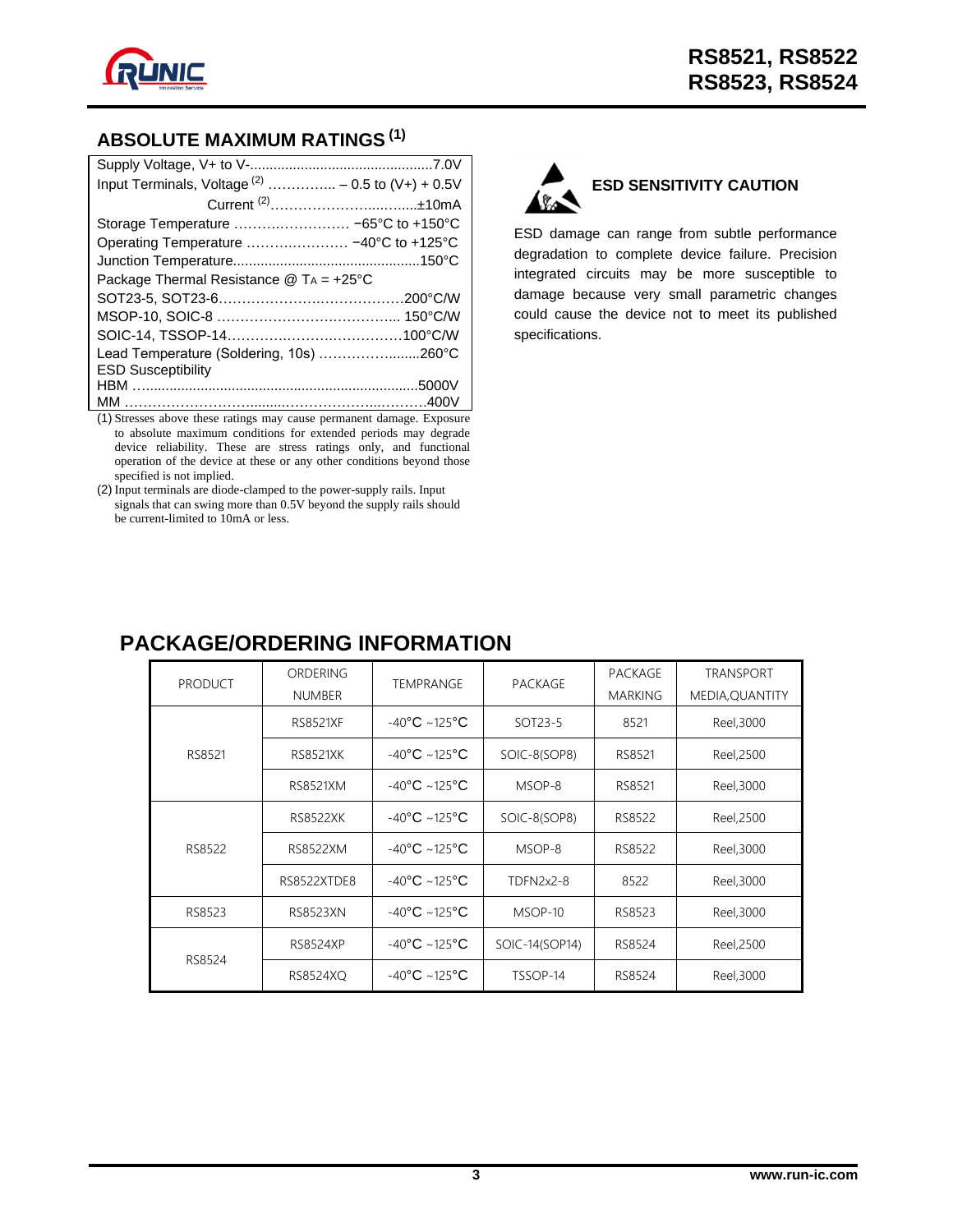

### **ELECTRICAL CHARACTERISTICS**

**Boldface** limits apply over the specified temperature range,  $T_A = -40^\circ C$  to  $+125^\circ C$ . (At T<sub>A</sub> = +25°C, V<sub>s</sub>=5V, R<sub>L</sub> = 10k $\Omega$  connected to Vs/2, and V<sub>OUT</sub> = Vs/2, unless otherwise noted.)

| <b>PARAMETER</b>                   |                            | <b>CONDITION</b>                         | RS8521, RS8522,<br>RS8523, RS8524 |              |              | <b>UNIT</b>             |  |
|------------------------------------|----------------------------|------------------------------------------|-----------------------------------|--------------|--------------|-------------------------|--|
|                                    |                            |                                          | <b>MIN</b>                        | <b>TYP</b>   | <b>MAX</b>   |                         |  |
| <b>OFFSET VOLTAGE</b>              |                            |                                          |                                   |              |              |                         |  |
| Input Offset Voltage               | $V_{os}$                   | $V_{CM} = V_s/2$                         |                                   | 1            | 5            | μV                      |  |
| <b>VS Temperature</b>              | $dV_{\rm os}/dT$           |                                          |                                   | 0.005        | 0.05         | $\mu$ V/ <sup>o</sup> C |  |
| <b>VS Power Supply</b>             | <b>PSRR</b>                | $VS = +2.3V$ to +5.5V, VCM = 0           | 110                               | 130          |              | dB                      |  |
| Channel Separation, dc             |                            |                                          |                                   | 0.1          |              | µV/V                    |  |
| <b>INPUT BIAS CURRENT</b>          |                            |                                          |                                   |              |              |                         |  |
| Input Bias Current                 | l <sub>B</sub>             | $VCM = Vs/2$                             |                                   | 10           |              | pA                      |  |
| Input Offset Current               | $\mathsf{I}_{\mathsf{os}}$ |                                          |                                   | 10           |              | pA                      |  |
| <b>NOISE PERFORMANCE</b>           |                            |                                          |                                   |              |              |                         |  |
| Input Voltage Noise                | $e_n p-p$                  | $f=0.01$ Hz to 10Hz                      |                                   | 3.2          |              | µVpp                    |  |
| Input Voltage Noise                | $e_n p-p$                  | $f=0.01$ Hz to 1Hz                       |                                   | 0.97         |              | µVpp                    |  |
| Input Voltage Noise Density        | $e_n$                      | $f = 1KHz$                               |                                   | 140          |              | $nV/\sqrt{Hz}$          |  |
| Input Current Noise Density        | $i_{n}$                    | $f=10Hz$                                 |                                   | 15           |              | $fA/\sqrt{Hz}$          |  |
| <b>INPUT VOLTAGE RANGE</b>         |                            |                                          |                                   |              |              |                         |  |
| Common-Mode Voltage Range          | $V_{CM}$                   |                                          | $(V-) -0.1$                       |              | $(V+) + 0.1$ | V                       |  |
| <b>Common-Mode Rejection Ratio</b> | <b>CMRR</b>                | $(V-)$ – 0.1V < $V_{CM}$ < $(V+)$ + 0.1V | 110                               | 130          |              | dВ                      |  |
| <b>INPUT CAPACITANCE</b>           |                            |                                          |                                   |              |              |                         |  |
| <b>Differential</b>                |                            |                                          |                                   | 1            |              | pF                      |  |
| Common-Mode                        |                            |                                          |                                   | 5            |              | pF                      |  |
| <b>OPEN-LOOP GAIN</b>              |                            |                                          |                                   |              |              |                         |  |
| Open-Loop Voltage Gain             | $A_{OL}$                   | RL=10KΩ, VO=0.3V to 4.7V, -40°C~125°C    | 110                               | 130          |              | dВ                      |  |
| <b>DYNAMIC PERFORMANCE</b>         |                            |                                          |                                   |              |              |                         |  |
| <b>Slew Rate</b>                   | <b>SR</b>                  | $G = +1$                                 |                                   | 0.17         |              | $V/\mu s$               |  |
| Gain-Bandwidth Product             | <b>GBW</b>                 |                                          |                                   | 350          |              | <b>KHz</b>              |  |
| Overload Recovery Time             |                            |                                          |                                   | 6            |              | us                      |  |
| <b>OUTPUT CHARACTERISTICS</b>      |                            |                                          |                                   |              |              |                         |  |
| Output Voltage High                | $V_{OH}$                   | $RL=100$ K $\Omega$ to GND               | 4.99                              | 4.998        |              | V                       |  |
|                                    |                            | $RL=10 K\Omega$ to GND                   | 4.95                              | 4.98         |              | V                       |  |
| Output Voltage Low                 | $V_{OL}$                   | $RL=100$ K $\Omega$ to V+                |                                   | $\mathbf{1}$ | 10           | mV                      |  |
|                                    |                            | $RL=10 K\Omega$ to V+                    |                                   | 10           | 30           | mV                      |  |
| <b>Short-Circuit Current</b>       | $I_{SC}$                   |                                          |                                   | 25           |              | mA                      |  |
| <b>POWER SUOOLY</b>                |                            |                                          |                                   |              |              |                         |  |
| Operating Voltage Range            |                            |                                          | 2.3                               |              | 5.5          | V                       |  |
| Quiescent Current/ Amplifier       | $I_{\mathsf{Q}}$           |                                          |                                   | 60           | 87           | uA                      |  |
| <b>SHUTDOWN</b>                    |                            |                                          |                                   |              |              |                         |  |
| toff                               |                            |                                          |                                   | 2            |              | μs                      |  |
| ton                                |                            |                                          |                                   | $\mathbf{1}$ |              | ms                      |  |
| VL (shutdown)                      |                            |                                          | 0                                 |              | $+0.8$       | V                       |  |
| $V_H$ (amplifier is active)        |                            |                                          | $0.75(V+)$                        |              | $V +$        | V                       |  |
| Input Bias Current of Enable Pin   |                            |                                          |                                   | 50           |              | pA                      |  |
| losp                               |                            |                                          |                                   | $\mathbf{1}$ | 5            | uA                      |  |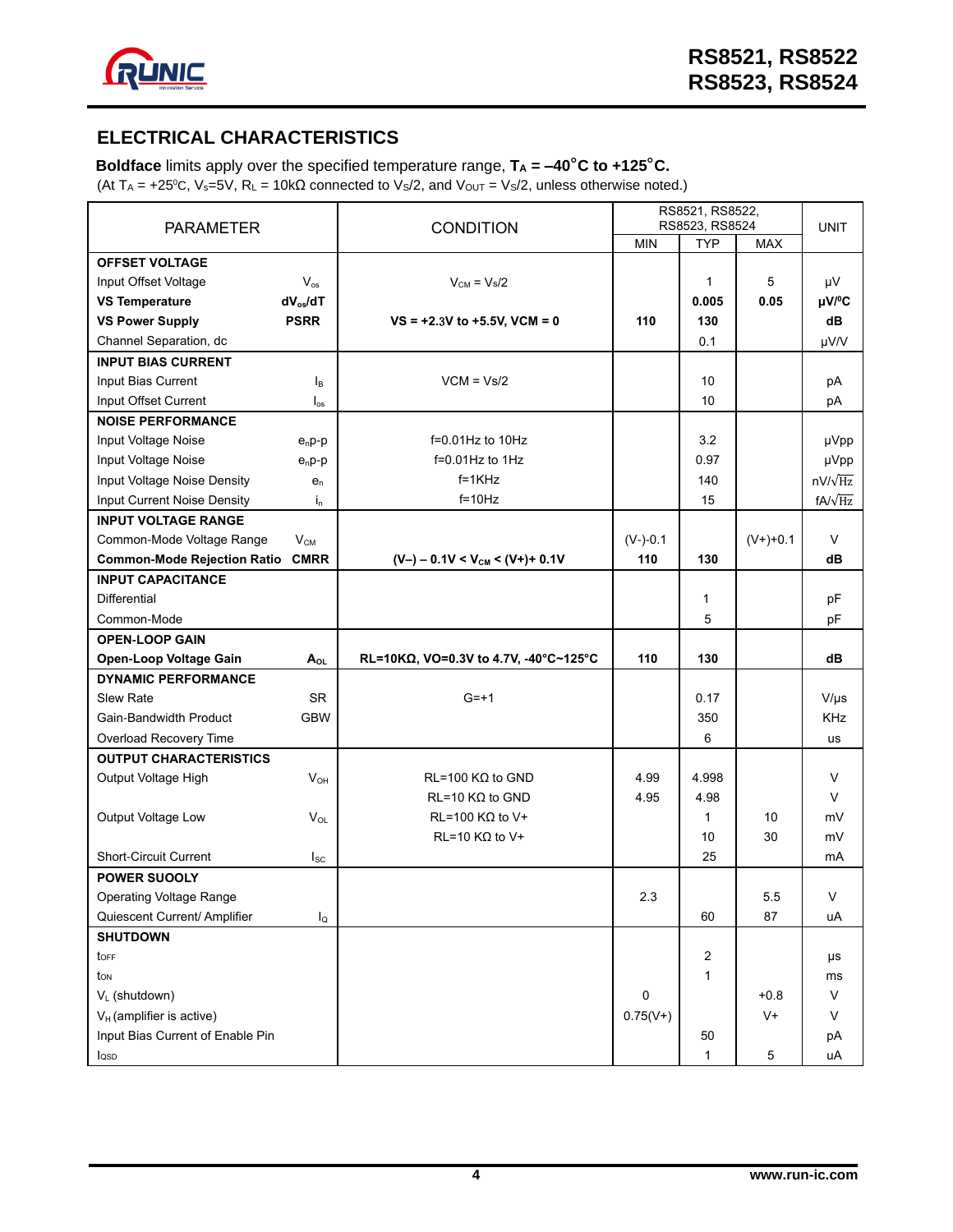

### **TYPICAL CHARACTERISTICS**

At T<sub>A</sub> = +25°C, Vs=5V, R<sub>L</sub> = 10k $\Omega$  connected to Vs/2, V<sub>OUT</sub> = Vs/2, unless otherwise noted.

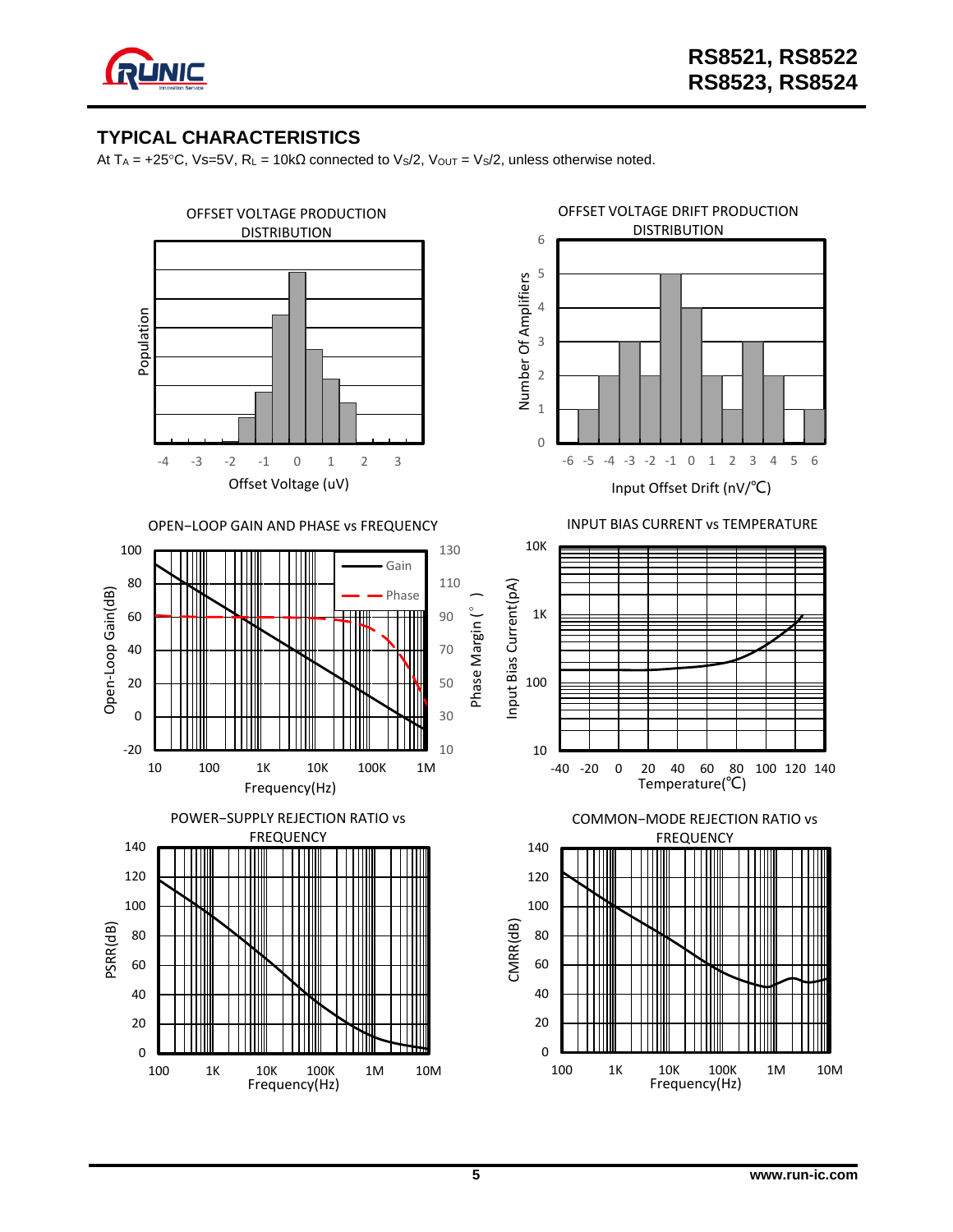

### **TYPICAL CHARACTERISTICS**

At T<sub>A</sub> = +25°C, Vs=5V, R<sub>L</sub> = 10k $\Omega$  connected to Vs/2, V<sub>OUT</sub> = Vs/2, unless otherwise noted.

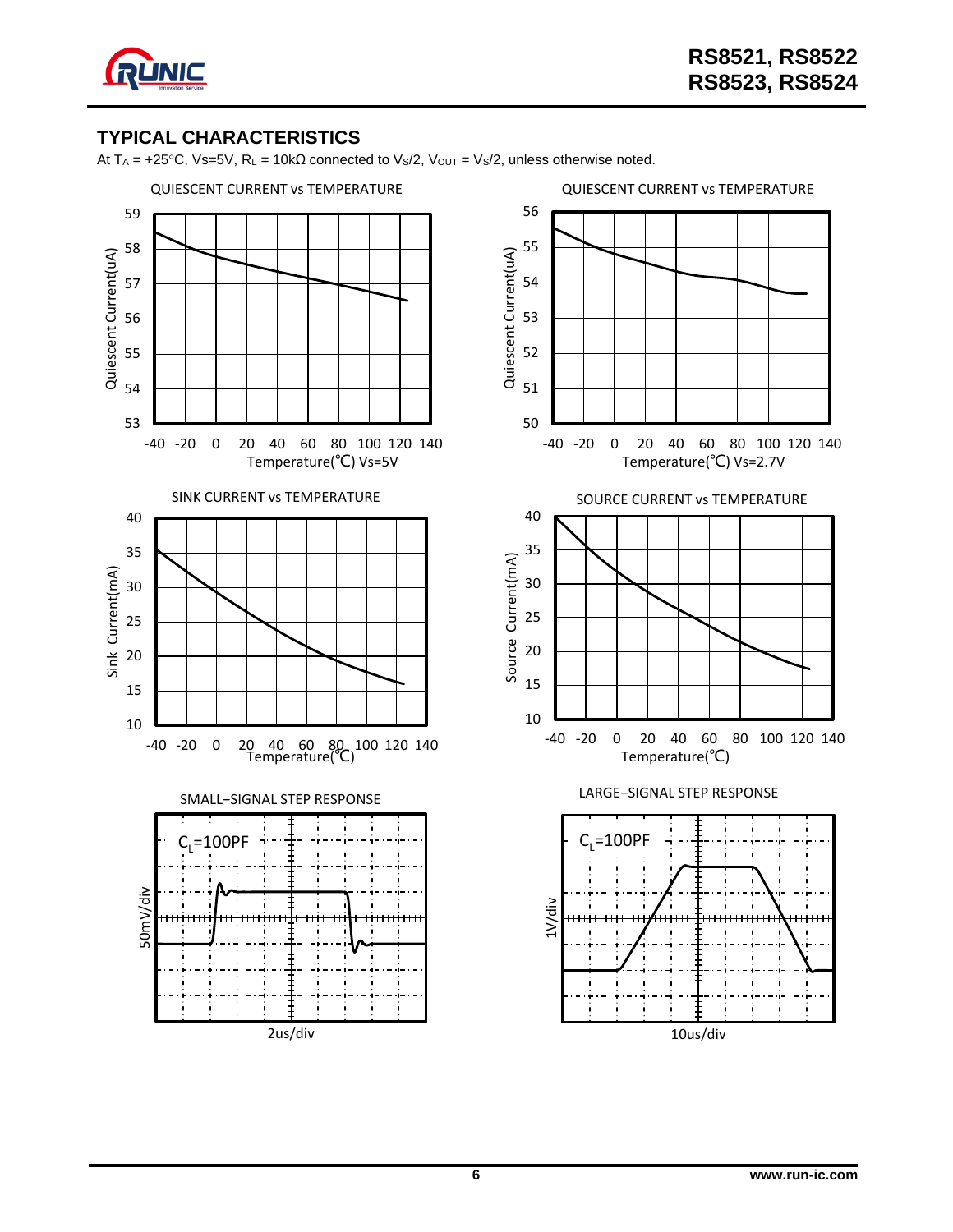

### **TYPICAL CHARACTERISTICS**

At T<sub>A</sub> = +25°C, Vs=5V, R<sub>L</sub> = 10k $\Omega$  connected to Vs/2, V<sub>OUT</sub> = Vs/2, unless otherwise noted.

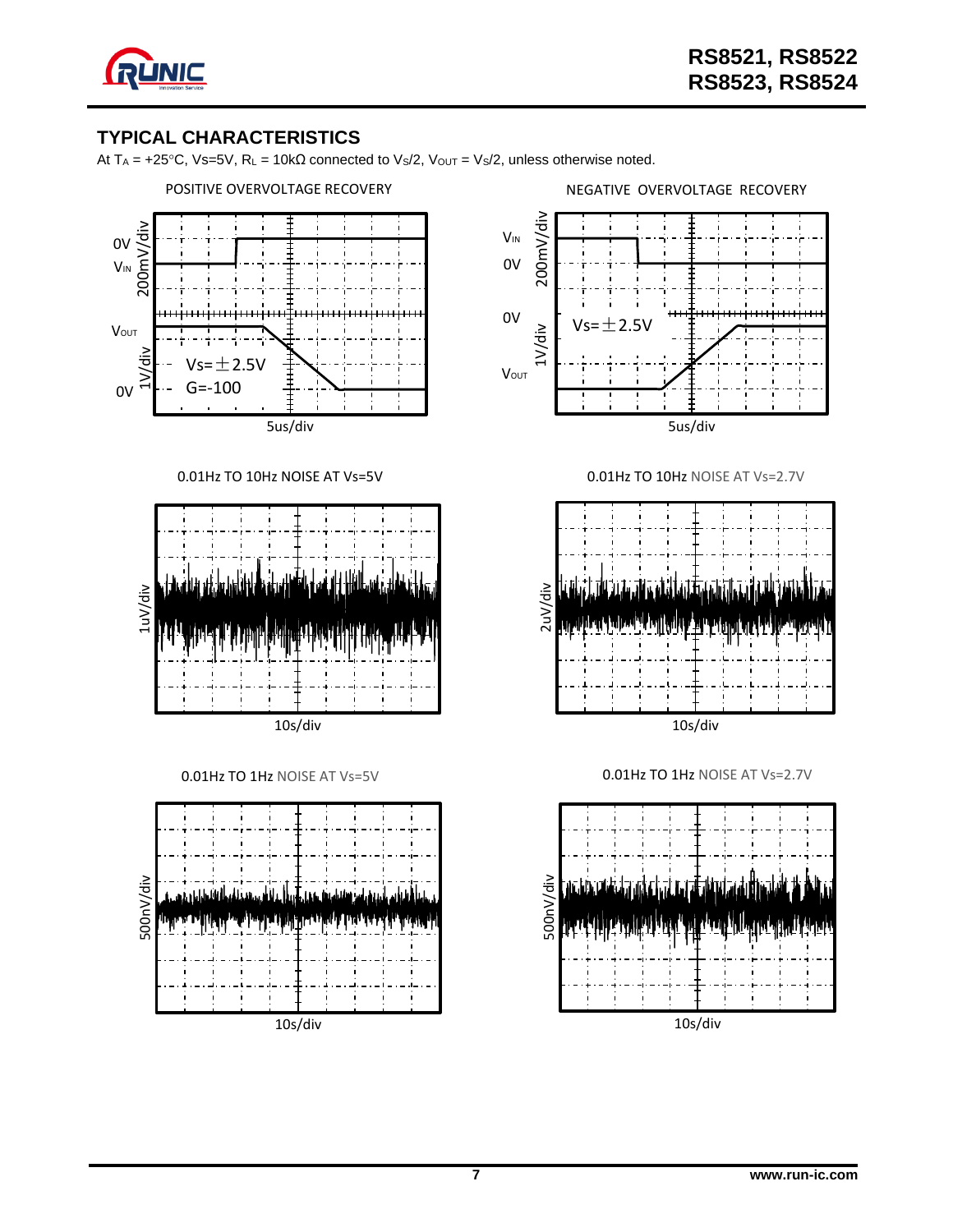

## **APPLICATION NOTES**

The RS8521, RS8522, RS8523, RS8524 series op amps are unity-gain stable and free from unexpected output phase reversal. They use autozeroing techniques to provide low offset voltage and very low drift over time and temperature.

Good layout practice mandates use of a 0.1µF capacitor placed closely across the supply pins.

For lowest offset voltage and precision performance, circuit layout and mechanical conditions should be optimized. Avoid temperature gradients that create thermoelectric (Seebeck) effects in thermocouple junctions formed from connecting dissimilar conductors. These thermally-generated potentials can be made to cancel by assuring that they are equal on both input terminals.

- Use low thermoelectric-coefficient connections (avoid dissimilar metals).
- Thermally isolate components from power supplies or other heat-sources.
- Shield op amp and input circuitry from air currents, such as cooling fans.

Following these guidelines will reduce the likelihood of junctions being at different temperatures, which can cause thermoelectric voltages of 0.1µV/°C or higher, depending on materials used.

#### **OPERATING VOLTAGE**

The RS8521, RS8522, RS8523, RS8524 series op amps operate over a power-supply range of +2.3V to  $+5.5V$  ( $\pm$ 1.15V to  $\pm$ 2.75V). Supply voltages higher than 7V (absolute maximum) can permanently damage the amplifier. Parameters that vary over supply voltage or temperature are shown in the Typical Characteristics section of this data sheet.

#### **RS8523 ENABLE FUNCTION**

The enable/shutdown digital input is referenced to the V– supply voltage of the amp. A logic high enables the op amp. A valid logic high is defined as >

75% of the total supply voltage. The valid logic high signal can be up to 5.5V above the negative supply, independent of the positive supply voltage. A valid logic low is defined as < 0.8V above the V– supply pin. If dual or split power supplies are used, be sure that logic input signals are properly referred to the negative supply voltage. The Enable pin must be connected to a valid high or low voltage, or driven, not left open circuit.

The logic input is a high-impedance CMOS input, with separate logic inputs provided on the dual version. For battery operated applications, this feature can be used to greatly reduce the average current and extend battery life.

The enable time includes one full autozero cycle required by the amplifier to return to  $V_{OS}$  accuracy. Prior to this time, the amplifier functions properly, but with unspecified offset voltage.

Disable time is 1µs. When disabled, the output assumes a high-impedance state. This allows the RS8523 to be operated as a gated amplifier, or to have the output multiplexed onto a common analog output bus.

#### **LAYOUT GUIDELINES**

Attention to good layout practices is always recommended. Keep traces short. When possible, use a PCB ground plane with surface-mount components placed as close to the device pins as possible. Place a 0.1µF capacitor closely across the supply pins. These guidelines should be applied throughout the analog circuit to improve performance and provide benefits such as reducing the EMI (electromagnetic-interference) susceptibility.



**Figure 1. The Layout of Guard Ring**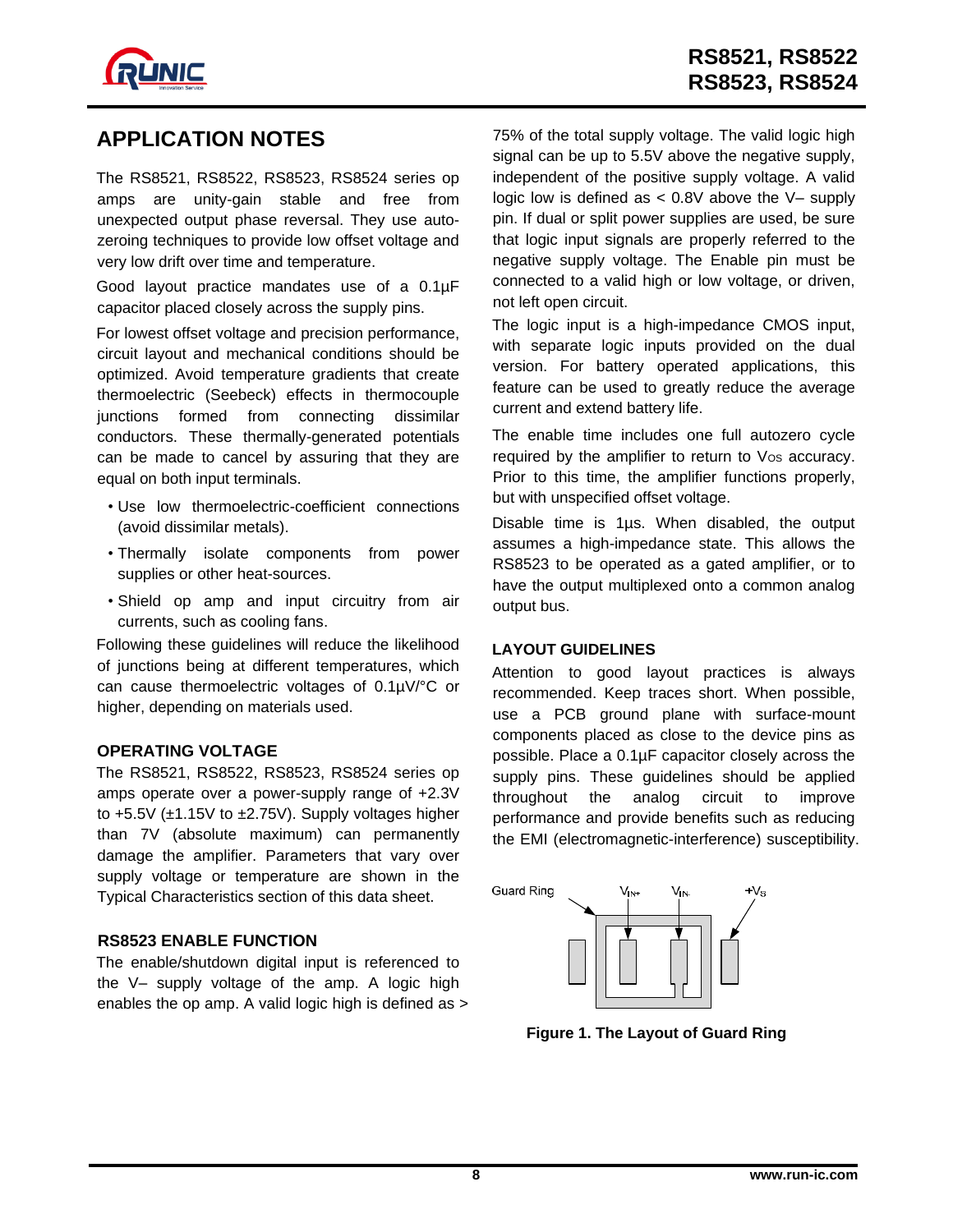

## **PACKAGE OUTLINE DIMENSIONS SOT23-5**









| Symbol |             | <b>Dimensions In Millimeters</b> |             | <b>Dimensions In Inches</b> |
|--------|-------------|----------------------------------|-------------|-----------------------------|
|        | Min         | Max                              | Min         | <b>Max</b>                  |
| A      | 1.050       | 1.250                            | 0.041       | 0.049                       |
| A1     | 0.000       | 0.100                            | 0.000       | 0.004                       |
| A2     | 1.050       | 1.150                            | 0.041       | 0.045                       |
| b      | 0.300       | 0.500                            | 0.012       | 0.020                       |
| C      | 0.100       | 0.200                            | 0.004       | 0.008                       |
| D      | 2.820       | 3.020                            | 0.111       | 0.119                       |
| E      | 1.500       | 1.700                            | 0.059       | 0.067                       |
| E1     | 2.650       | 2.950                            | 0.104       | 0.116                       |
| e      | 0.950(BSC)  |                                  |             | 0.037(BSC)                  |
| e1     | 1.800       | 2.000                            | 0.071       | 0.079                       |
|        | 0.300       | 0.600                            | 0.012       | 0.024                       |
| θ      | $0^{\circ}$ | $8^{\circ}$                      | $0^{\circ}$ | $8^{\circ}$                 |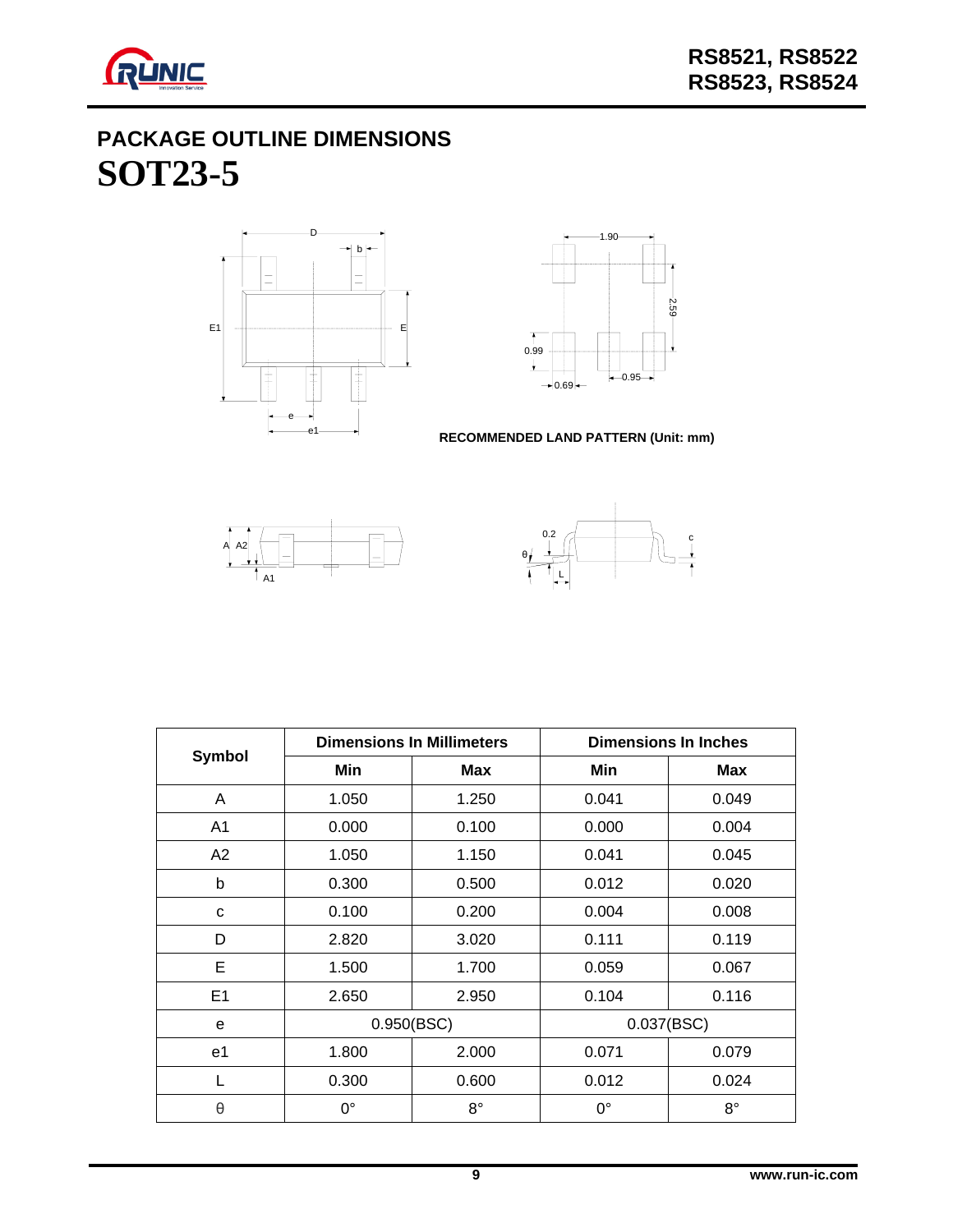

## **MSOP-8**









| Symbol |             | <b>Dimensions In Millimeters</b> |             | <b>Dimensions In Inches</b> |
|--------|-------------|----------------------------------|-------------|-----------------------------|
|        | Min         | Max                              | Min         | Max                         |
| A      | 0.820       | 1.100                            | 0.032       | 0.043                       |
| A1     | 0.020       | 0.150                            | 0.001       | 0.006                       |
| A2     | 0.750       | 0.950                            | 0.030       | 0.037                       |
| b      | 0.250       | 0.380                            | 0.010       | 0.015                       |
| C      | 0.090       | 0.230                            | 0.004       | 0.009                       |
| D      | 2.900       | 3.100                            | 0.114       | 0.122                       |
| e      | 0.650(BSC)  |                                  | 0.026(BSC)  |                             |
| E      | 2.900       | 3.100                            | 0.114       | 0.122                       |
| E1     | 4.750       | 5.050                            | 0.187       | 0.199                       |
|        | 0.400       | 0.800                            | 0.016       | 0.031                       |
| θ      | $0^{\circ}$ | $6^{\circ}$                      | $0^{\circ}$ | $6^{\circ}$                 |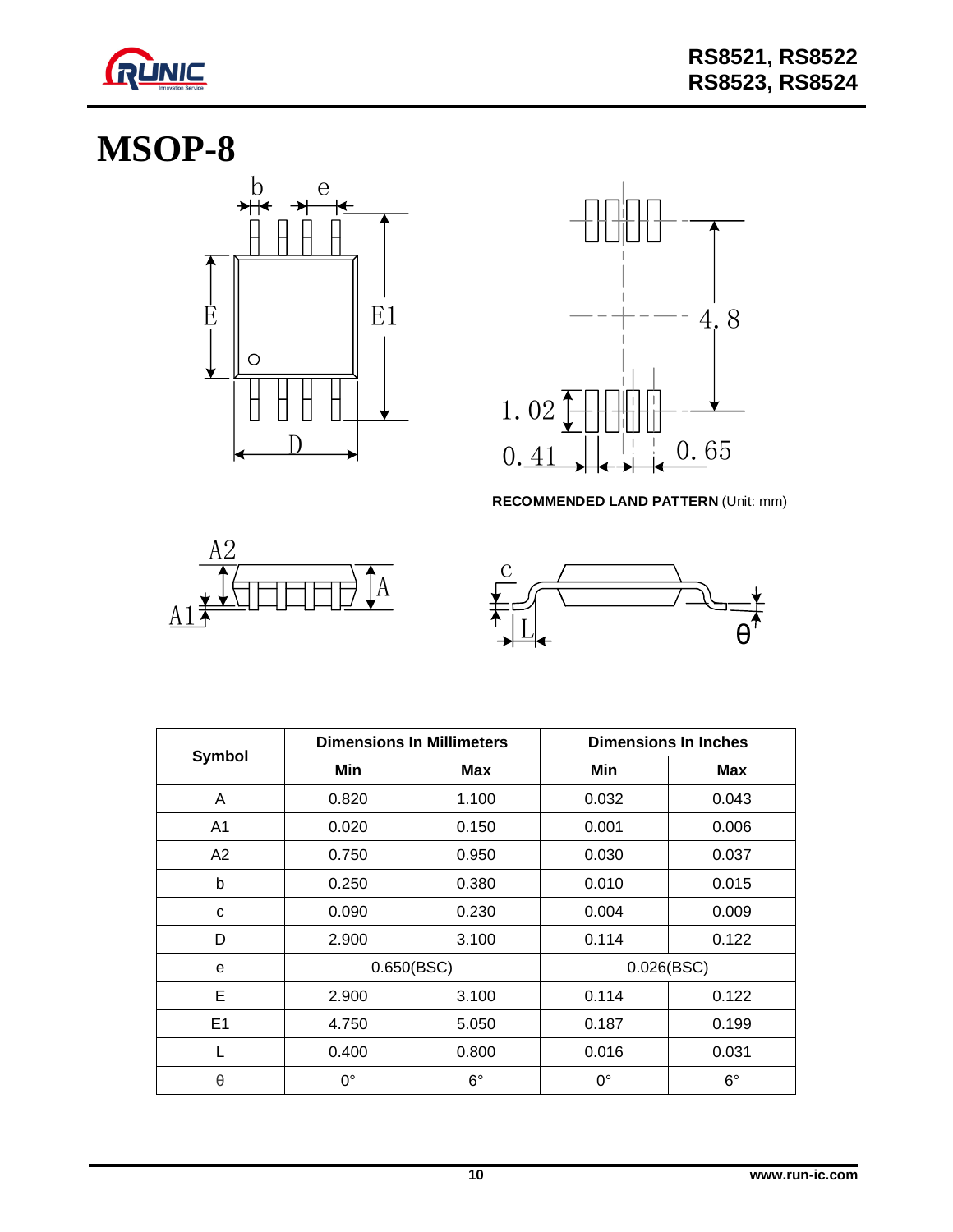

# **MSOP-10**









| Symbol         |             | <b>Dimensions In Millimeters</b> |             | <b>Dimensions In Inches</b> |
|----------------|-------------|----------------------------------|-------------|-----------------------------|
|                | Min         | Max                              | Min         | <b>Max</b>                  |
| A              | 0.820       | 1.100                            | 0.032       | 0.043                       |
| A <sub>1</sub> | 0.020       | 0.150                            | 0.001       | 0.006                       |
| A2             | 0.750       | 0.950                            | 0.030       | 0.037                       |
| b              | 0.180       | 0.280                            | 0.007       | 0.011                       |
| С              | 0.090       | 0.230                            | 0.004       | 0.009                       |
| D              | 2.900       | 3.100                            | 0.114       | 0.122                       |
| e              | 0.50(BSC)   |                                  | 0.020(BSC)  |                             |
| E.             | 2.900       | 3.100                            | 0.114       | 0.122                       |
| E1             | 4.750       | 5.050                            | 0.187       | 0.199                       |
|                | 0.400       | 0.800                            | 0.016       | 0.031                       |
| θ              | $0^{\circ}$ | $6^{\circ}$                      | $0^{\circ}$ | $6^{\circ}$                 |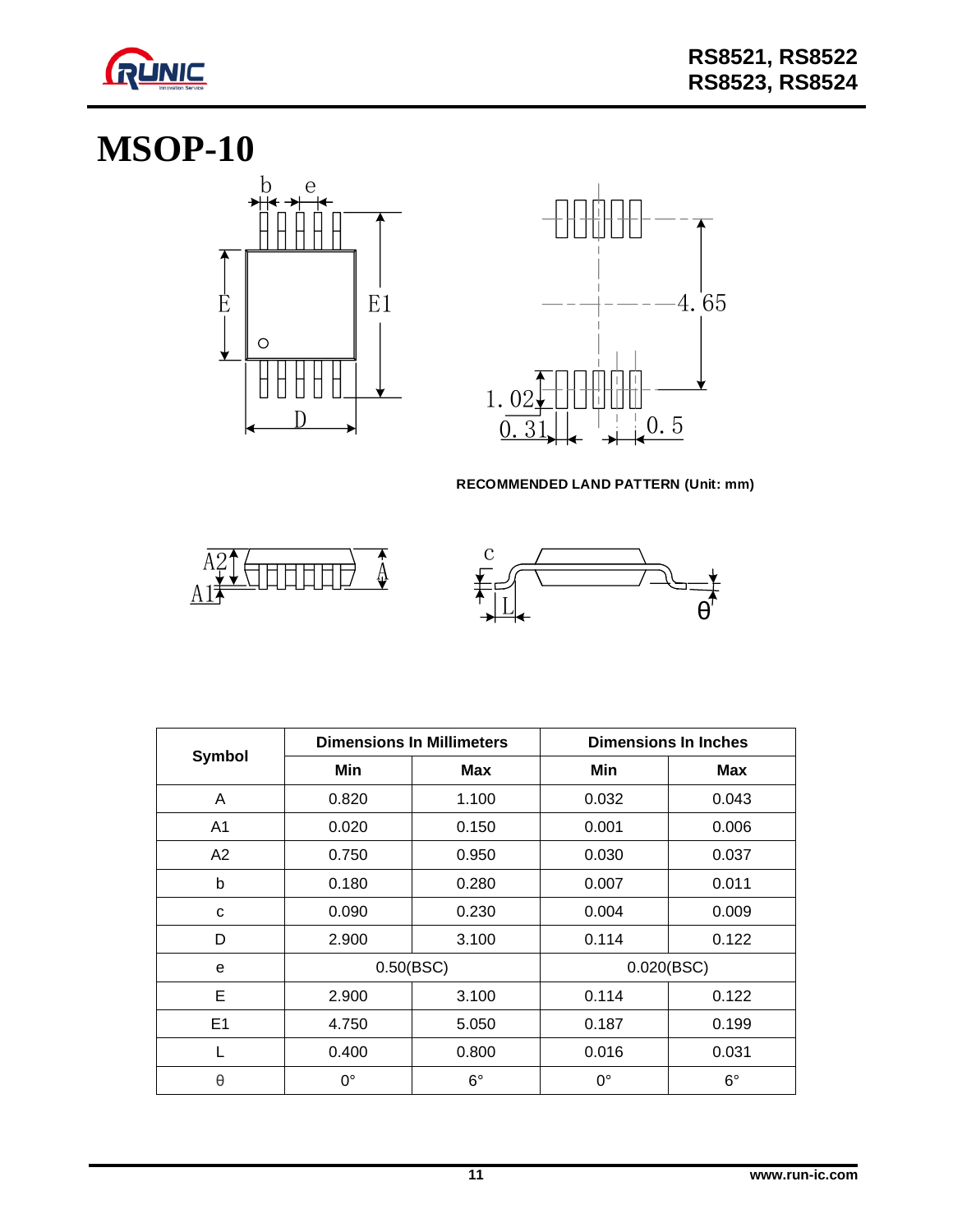

## **TSSOP-14**









|                |             | <b>Dimensions In Millimeters</b> |             | <b>Dimensions In Inches</b> |
|----------------|-------------|----------------------------------|-------------|-----------------------------|
| Symbol         | Min         | Max                              | Min         | <b>Max</b>                  |
| A              |             | 1.200                            |             | 0.047                       |
| A <sub>1</sub> | 0.050       | 0.150                            | 0.002       | 0.006                       |
| A <sub>2</sub> | 0.800       | 1.050                            | 0.031       | 0.041                       |
| b              | 0.190       | 0.300                            | 0.007       | 0.012                       |
| C              | 0.090       | 0.200                            | 0.004       | 0.008                       |
| D              | 4.860       | 5.100                            | 0.191       | 0.201                       |
| E.             | 4.300       | 4.500                            | 0.169       | 0.177                       |
| E1             | 6.250       | 6.550                            | 0.246       | 0.258                       |
| e              |             | 0.650(BSC)                       |             | 0.026(BSC)                  |
|                | 0.500       | 0.700                            | 0.020       | 0.028                       |
| Н              | 0.25(TYP)   |                                  | 0.01(TYP)   |                             |
| θ              | $1^{\circ}$ | $7^\circ$                        | $1^{\circ}$ | $7^\circ$                   |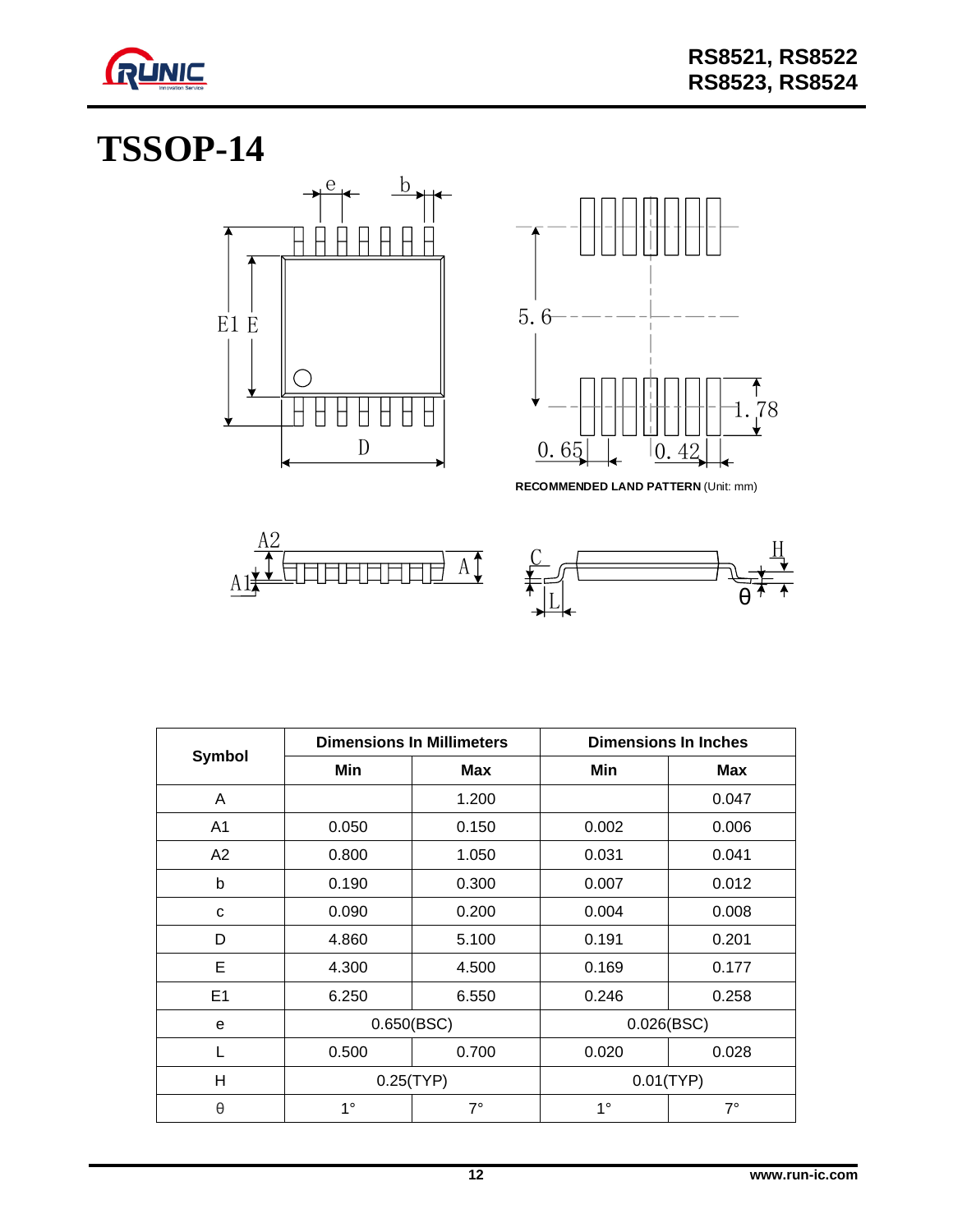

# **SOIC-8(SOP8)**









| Symbol         | <b>Dimensions In Millimeters</b> |             | <b>Dimensions In Inches</b> |             |
|----------------|----------------------------------|-------------|-----------------------------|-------------|
|                | Min                              | Max         | Min                         | Max         |
| A              | 1.350                            | 1.750       | 0.053                       | 0.069       |
| A <sub>1</sub> | 0.100                            | 0.250       | 0.004                       | 0.010       |
| A2             | 1.350                            | 1.550       | 0.053                       | 0.061       |
| b              | 0.330                            | 0.510       | 0.013                       | 0.020       |
| C              | 0.170                            | 0.250       | 0.007                       | 0.010       |
| D              | 4.800                            | 5.000       | 0.189                       | 0.197       |
| e              |                                  | 1.270(BSC)  | 0.050(BSC)                  |             |
| E              | 5.800                            | 6.200       | 0.228                       | 0.244       |
| E1             | 3.800                            | 4.000       | 0.150                       | 0.157       |
| L              | 0.400                            | 1.270       | 0.016                       | 0.050       |
| θ              | $0^{\circ}$                      | $8^{\circ}$ | $0^{\circ}$                 | $8^{\circ}$ |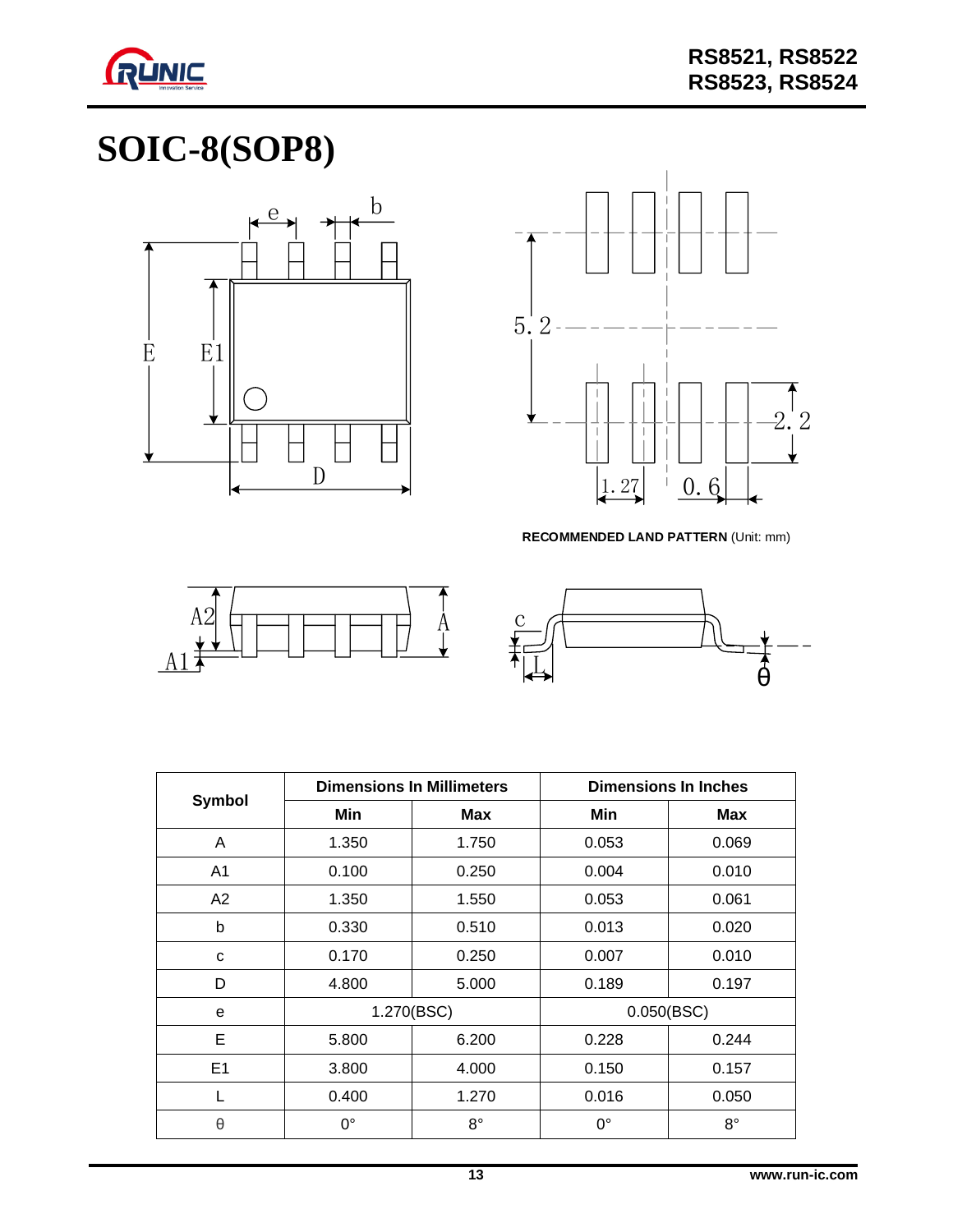

# **SOIC-14(SOP14)**









| Symbol         |             | <b>Dimensions In Millimeters</b> |             | <b>Dimensions In Inches</b> |
|----------------|-------------|----------------------------------|-------------|-----------------------------|
|                | Min         | <b>Max</b>                       | Min         | Max                         |
| A              | 1.350       | 1.750                            | 0.053       | 0.069                       |
| A <sub>1</sub> | 0.100       | 0.250                            | 0.004       | 0.010                       |
| A <sub>2</sub> | 1.350       | 1.550                            | 0.053       | 0.061                       |
| b              | 0.310       | 0.510                            | 0.012       | 0.020                       |
| C              | 0.100       | 0.250                            | 0.004       | 0.010                       |
| D              | 8.450       | 8.850                            | 0.333       | 0.348                       |
| e              |             | 1.270(BSC)                       | 0.050(BSC)  |                             |
| E              | 5.800       | 6.200                            | 0.228       | 0.244                       |
| E <sub>1</sub> | 3.800       | 4.000                            | 0.150       | 0.157                       |
|                | 0.400       | 1.270                            | 0.016       | 0.050                       |
| θ              | $0^{\circ}$ | $8^{\circ}$                      | $0^{\circ}$ | $8^{\circ}$                 |